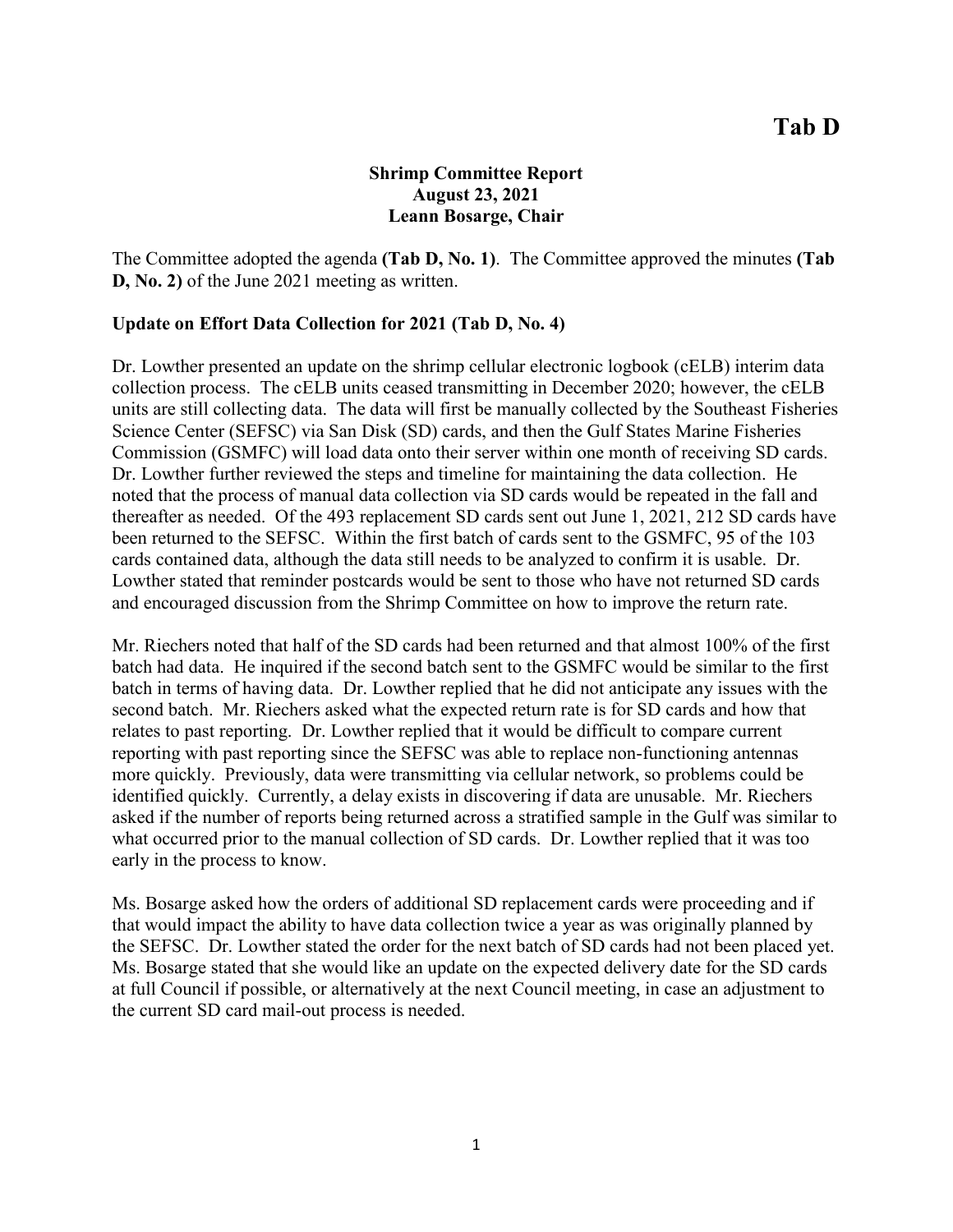## **Draft Framework Action: Modification of the Vessel Position Data Collection Program for the Gulf of Mexico Shrimp Fishery (Tab D, No. 5a-e)**

Dr. Freeman reviewed the Purpose and Need statements and noted the changes to the Purpose statement made by the Council at its June meeting. He reviewed potential draft options under Action 1 which considered maintaining data collection from a sample of the industry, as well as expanding data collection to a census level. He then reviewed draft options for when the devices should be collecting data, which included South Atlantic VMS language which specifies the devices are collecting data when on a fishing trip, as well as draft Action 2 with VMS power down exemptions.

Mr. Diaz noted that the Purpose statement contains the language "while minimizing the economic burden on the industry to the maximum extent practicable." He commented that the Purpose statement seems to lend itself to Option a. He further stated that if the current data collection program provides what is needed, there is no need to expand it. Mr. Schieble stated that he did not see what an expanded data collection program would provide in terms of benefits. Mr. Strelcheck responded that the challenge with the current program is that it is a static sample and not statistically designed to rotate to other permit holders, with minor changes as permits are transferred. Therefore, only the owners or operators of a shrimp vessel that had been selected to participate bear the cost burden of this data collection program.

Ms. Bosarge stated that about  $\frac{1}{4}$  of the industry has latent permits, and those individuals would also be forced to incur program costs, if census-level data collection was selected as preferred. Mr. Strelcheck commented that it was fine if the Committee wanted to include Option 2b and 3b, but not consider them to be the preferred option. On the other hand, if the Committee wanted to remove Option b, then the language of Option a could be incorporated back into the language of Alternatives 2 and 3 as it was previously. Although not on the Committee, Mr. Gill stated that the pressing need is to solve the issue of getting data to the Science Center. He stated that VMS is not designed for the purpose of scientific data collection. Mr. Diaz stated he was debating whether to move Options 2b and 3b to Considered but Rejected, or to leave them for further consideration.

Dr. Walter commented that, as will be seen in Ms. Lee's presentation later in the agenda, an improvement to bycatch monitoring spatially and temporally would improve the quality of information. Dr. Froeschke added that there is a requirement to either maintain or improve the quality of sea turtle monitoring. He added that there are some practicable benefits such as addressing the scaling of a sample for red snapper bycatch and having to assume that the composition of the industry has not changed. Census-level collection would avoid that issue. Mr. Riechers stated that they need to take the most expedited approach to solving the data collection program issue in front of the Council. Ms. Bosarge requested that the current sample size stay the same and that census-level not be considered in the document in order to stay focused on the more pressing task at hand.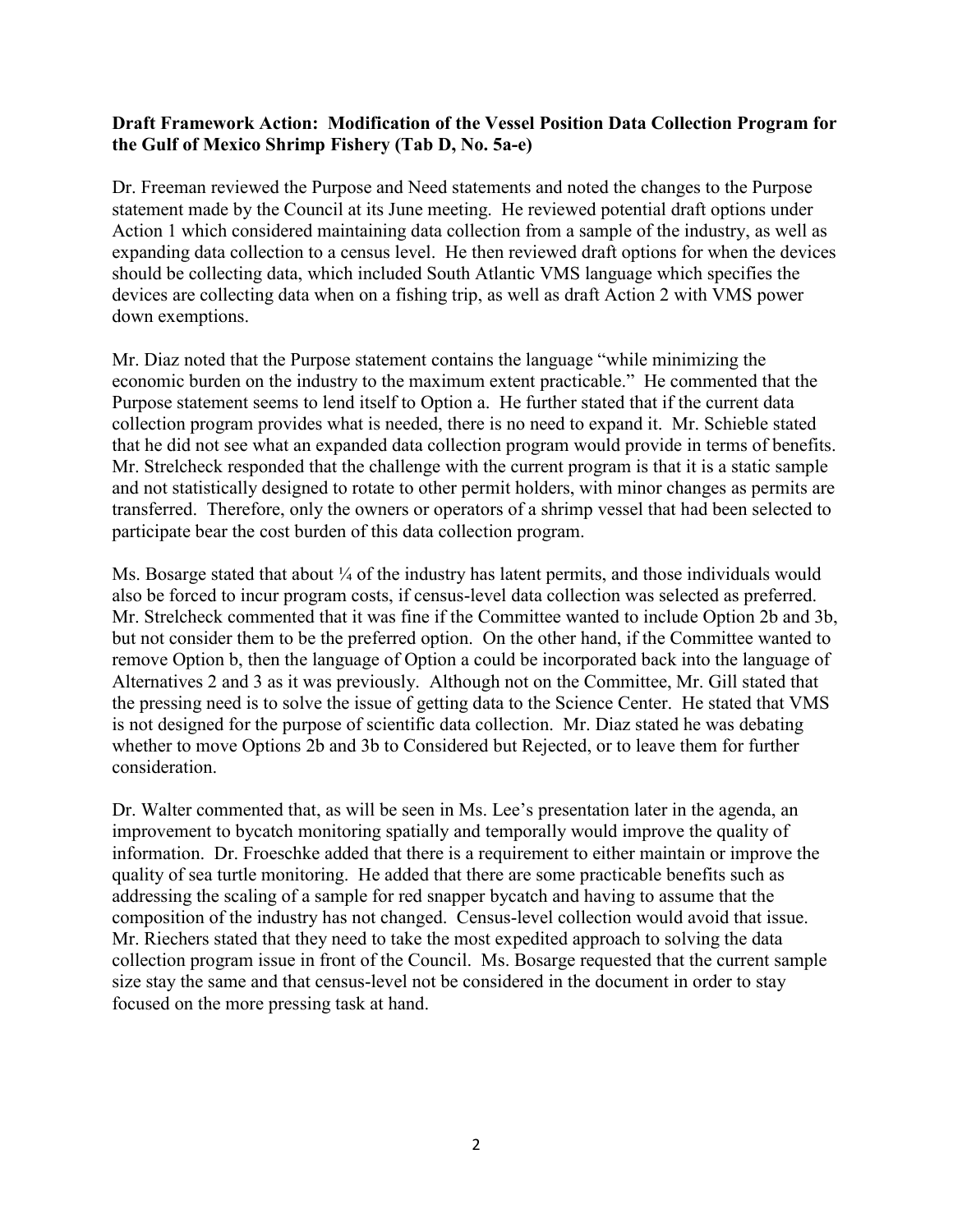The Committee recommends, and I so move:

To not incorporate draft options 2b and 3b in Action 1 of the draft framework action: **Draft Framework Action: Modification of the Vessel Position Data Collection Program for the Gulf of Mexico Shrimp Fishery**.

**Option 2b:** All owners or operators of a shrimp vessel with a valid or renewable SPGM would be required to install an approved device, as defined in the alternative.

**Option 3b:** All owners or operators of a shrimp vessel with a valid or renewable SPGM would be required to install an approved device, as defined in the alternative.

*Motion carried without opposition.*

Ms. Bosarge next addressed the draft Action 2 and whether the VMS would need to be on at all times, or have power down exemptions. She noted that if effort data are only needed when a vessel is shrimping, then only that language would be needed in the document. Mr. Anson inquired if the language would need to say 'trip' or 'fishing trip'. Ms. Levy stated that 'trip' is defined in 50 C.F.R. § 622.2 as "a **fishing trip**, regardless of number of days duration, that begins with departure from a dock, berth, beach, seawall, or ramp and that terminates with return to a dock, berth, beach, seawall, or ramp." This definition applies to all of the Gulf, South Atlantic, and Caribbean regulations unless the term is defined differently in a particular provision. Mr. Anson suggested further defining 'trip' at a future Council meeting.

The Committee recommends, and I so move:

In Action 1, to add the following language to Alternatives 2 and 3.

**Alternative 2:** The owner or operator of a shrimp vessel with a valid or renewable Gulf shrimp moratorium permit (SPGM) would be required to install an approved vessel monitoring system (VMS) that archives vessel position "when on a fishing trip in the Gulf of Mexico" and automatically transmits that data via cellular service to NMFS.

**Alternative 3:** The owner or operator of a shrimp vessel with a valid or renewable SPGM would be required to install an approved electronic logbook that archives vessel position "when on a fishing trip in the Gulf of Mexico" and automatically transmits that data via cellular service to NMFS.

*Motion carried without opposition.*

Ms. Bosarge noted that Alternative 2 should be explicit in stating that it formally implements a VMS program for the shrimp fishery.

The Committee recommends, and I so move:

In Action 1, Alternative 2, to add the following language: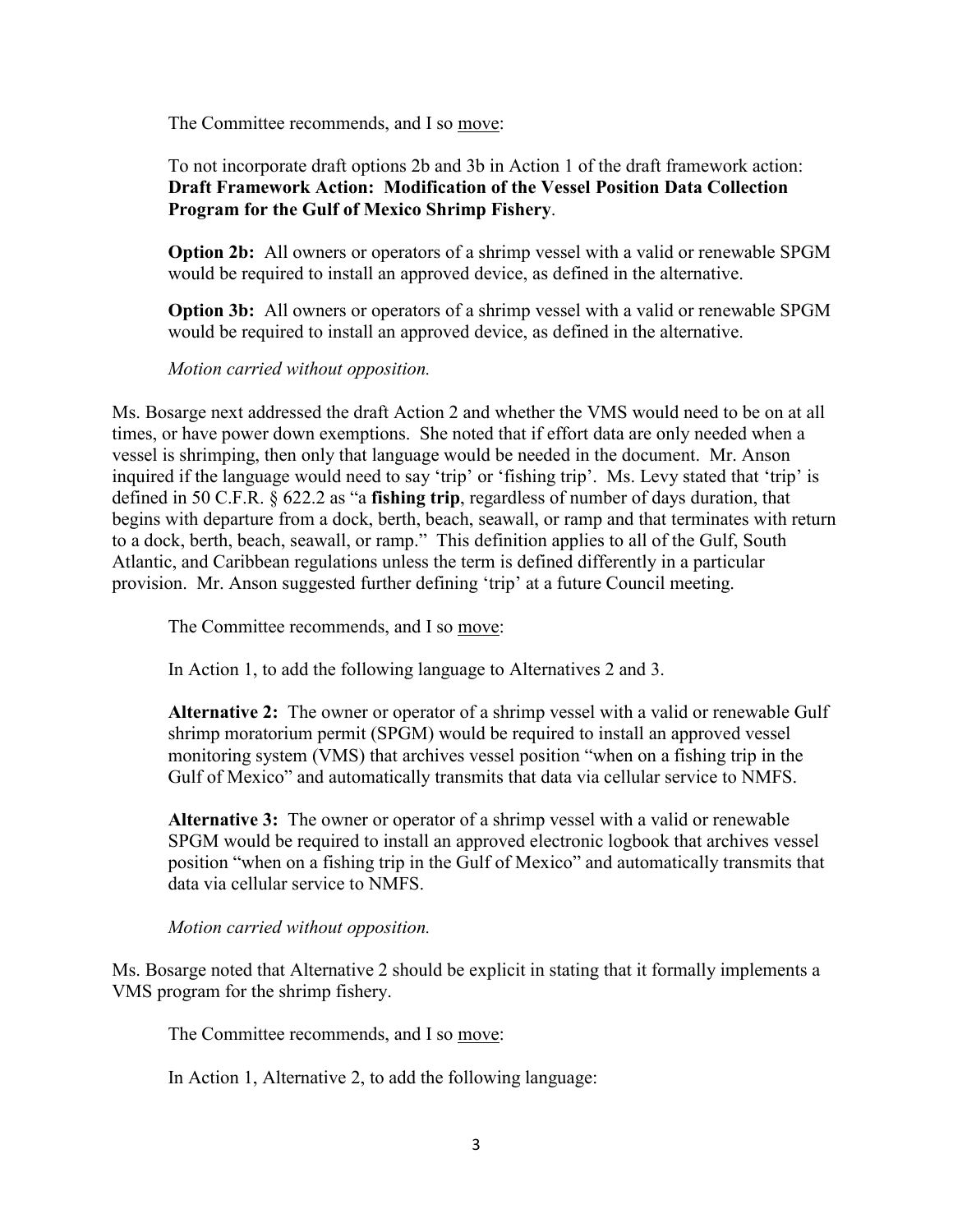**Alternative 2:** "Implement a VMS requirement for the Gulf shrimp fishery." The owner or operator of a shrimp vessel with a valid or renewable Gulf shrimp moratorium permit (SPGM) would be required to install an approved vessel monitoring system (VMS) that archives vessel position "when on a fishing trip in the Gulf of Mexico" and automatically transmits that data via cellular service to NMFS.

#### *Motion carried without opposition.*

Based on the preceding Committee motions, the following would be the language of Alternatives 2 and 3:

**Alternative 2:** Implement a VMS requirement for the Gulf shrimp fishery. If selected by the Science and Research Director (SRD), the owner or operator of a shrimp vessel with a valid or renewable Gulf shrimp moratorium permit (SPGM) would be required to install an approved vessel monitoring system (VMS) that archives vessel position when on a fishing trip in the Gulf of Mexico and automatically transmits that data via cellular service to NMFS.

**Alternative 3:** If selected by the SRD, the owner or operator of a shrimp vessel with a valid or renewable SPGM would be required to install an approved electronic logbook that archives vessel position when on a fishing trip in the Gulf of Mexico and automatically transmits that data via cellular service to NMFS.

Mr. Strelcheck noted that, despite calling it an electronic logbook, he believes the agency's position is that the device would still be considered a VMS, and therefore Alternatives 2 and 3 seem to be the same. Dr. Freeman confirmed that was the understanding of the IPT. Further, the IPT was constrained in developing a reasonable range of alternatives given that §600.1500 provides the definition that "*Vessel Monitoring System (VMS)* means, for purposes of this subpart, a satellite and/or cellular based system designed to monitor the location and movement of vessels using onboard VMS units that send Global Positioning System position reports to an authorized entity." Ms. Bosarge noted that the Committee had requested a reasonable range of alternatives prior to being presented with the first draft of the document and that the Committee offered reasonable options which were not related to VMS units, as VMS units have not historically been the method for collecting primary effort data in commercial fisheries in the Gulf. She stated the information contained in the next agenda item, the Comparison Table of Draft cELB Specifications and Current NOAA OLE VMS Specifications, would provide additional clarification on the differences between Alternatives 2 and 3 and would hopefully be helpful for not only the Council, but also the IPT as they further develop these two alternatives in the document.

Agenda items 5c-e will be addressed in Full Council.

Mr. Strelcheck recommended including satellite again as a mechanism to transmit data with Alternatives 2 and 3, given that some vessels have to use satellite for other permits requiring VMS. At its June 2021 meeting, the Council removed satellite-based transmission of data from consideration in this document, as the cost was thought to be prohibitively expensive and not a viable option for the fleet.